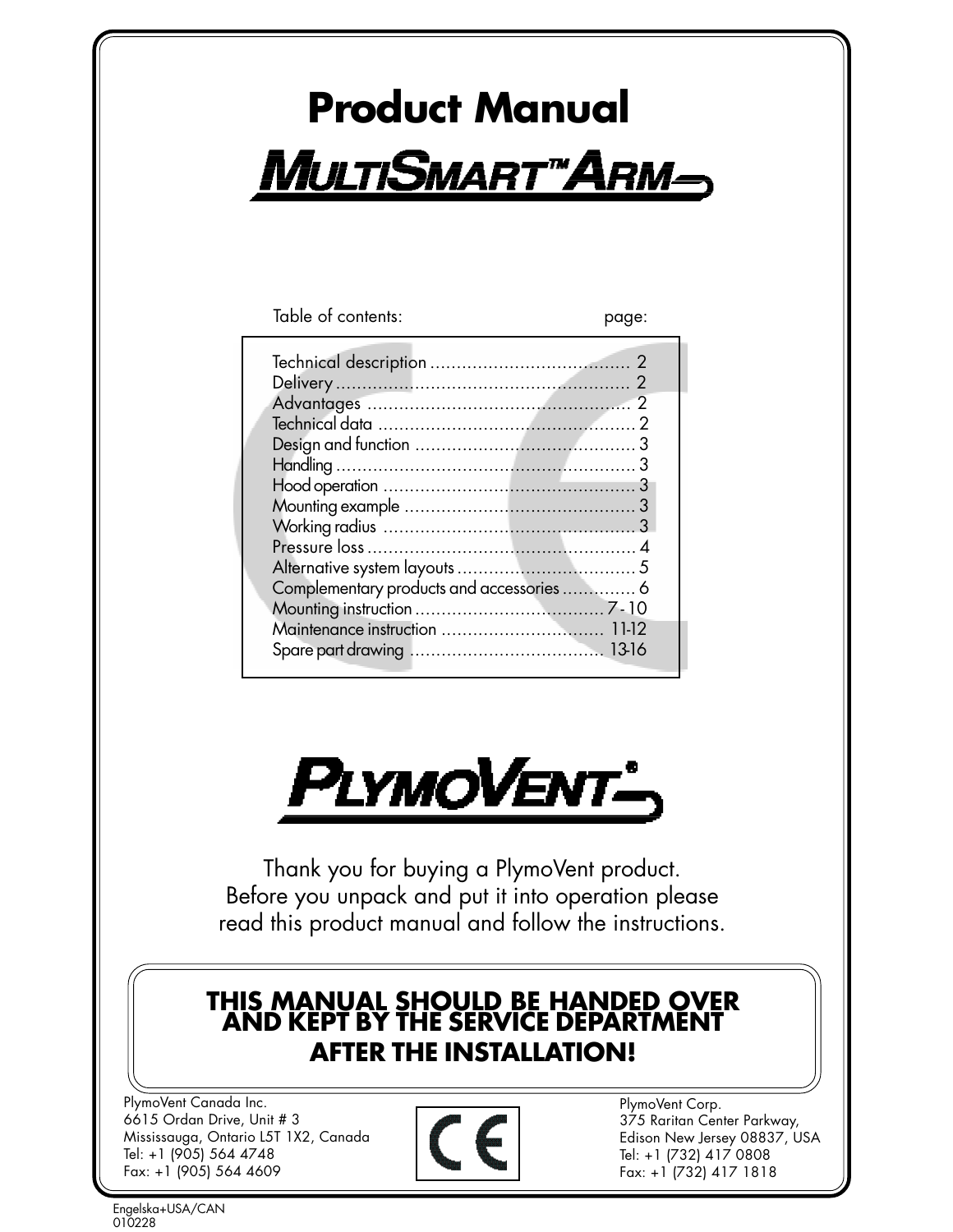

## **TECHNICAL DESCRIPTION**

BSAB no: T0.31 Ser.no: MSA/TB Date: Aug-98 Replace:

**© Copyright:** All right reserved.All information within this printed matter may not be reproduced, handed over,copied,xeroxed or translated into another language,in any form or any means without written permission from PlymoVent AB. PlymoVent AB reserves the right to make design changes.

**MultiSmart® Arm**

# **MultiSmart® Arm**

The PlymoVent "MultiSmart® Arm" extraction arm is a very flexible and efficient extractor for dust, welding fumes, soldering fumes, oilmist, fumes from solvents etc. The outer and inner tubes are coupled by a gas spring balanced paralellogram arm for which we have a patent application. The construction allows a stepless positioning within the

operating range. The MultiSmart® Arm has an extremely smooth movement. The MultiSmart® Arm reaches high above its mounting height and is manoeuvrable through 190 - 230° depending on length. Both inner and outer tubes are made of light, smooth aluminium tubing. This not only makes the arm rugged but also minimizes the total weight and noise level, even at high extraction rates. As an option there is a shut-off damper on the outer tube with a rubber sealing lip to minimize the noise level when the damper is shut. The shut-of damper control knob has several distinct positions which makes it possible to fine tune the airflow through the arm.

#### **Advantages**

- CLEAR-THRU design- all components on the outside of the tubes, resulting in less pressure drop.
- Supplied assembled thus redusing installation time and cost.
- Gas springs which balance the arm in any position giving very smooth movement caracteristics.
- Easy flexible hose removal allowing easier cleaning or hose replacement.
- Three different dimensions; Ø 125, Ø 160, Ø 200 mm ( 5"Ø, 6"Ø and 8"Ø ) and two lengths 3 and 4 m ( 10' and 14') - for all needs.
- Safety encased paralellogram arm eliminates possible injury.
- Rubber sealed damper with accurate damper control (accessory). Less noise when the damper is shut and stays in position at any airflow.



#### **Delivery**

The arm is delivered completely assembled. To accomplish a variety of mounting solutions it can be combined with stanchions PA-110 or PA-220.

#### **Technical data**

MultiSmart® Arm The MSA-XXX-3 can be changed to a MSA-XXX-4 by adding a SAE-XXX-4 extension kit.



MultiSmart® Arm MSA-XXX-3 MultiSmart® Arm MSA-XXX-4

| Prod.<br>no. | Max.<br>radius*<br>m, ft | Hose<br>working diameter<br>mm, in | Rec.<br>airflow $m^3/h$ , CFM |
|--------------|--------------------------|------------------------------------|-------------------------------|
| MSA-125-3    | 3, 10'                   | 125, 5"                            | 400 - 700, 240 - 410          |
| MSA-160-3    | 3, 10'                   | 160.6"                             | 800 - 1400, 470 - 820         |
| MSA-200-3    | 3, 10'                   | 200.8"                             | 1300 - 2000, 770 - 1180       |
| MSA-125-4    | 4, 14'                   | 125.5"                             | 400 - 700, 240 - 410          |
| MSA-160-4    | 4, 14'                   | 160.6"                             | 800 - 1400, 470 - 820         |
| MSA-200-4    | 4, 14'                   | 200.8"                             | 1300 - 2000. 770 - 1180       |
| MSAS-125-3   | 3, 10'                   | 125, 5"                            | 400-700. 240-410              |
| MSAS-160-3   | 3, 10'                   | 160, 6"                            | 800 - 1400, 470 - 820         |
| MSAS-125-4   | 4, 14'                   | 125, 5"                            | 400 - 700, 240 - 410          |
| MSAS-160-4   | 4, 14'                   | 160, 6"                            | 800 - 1400, 470 - 820         |

\* 5 m, 16' with MSA-XXX-3 and stanchion PA-220.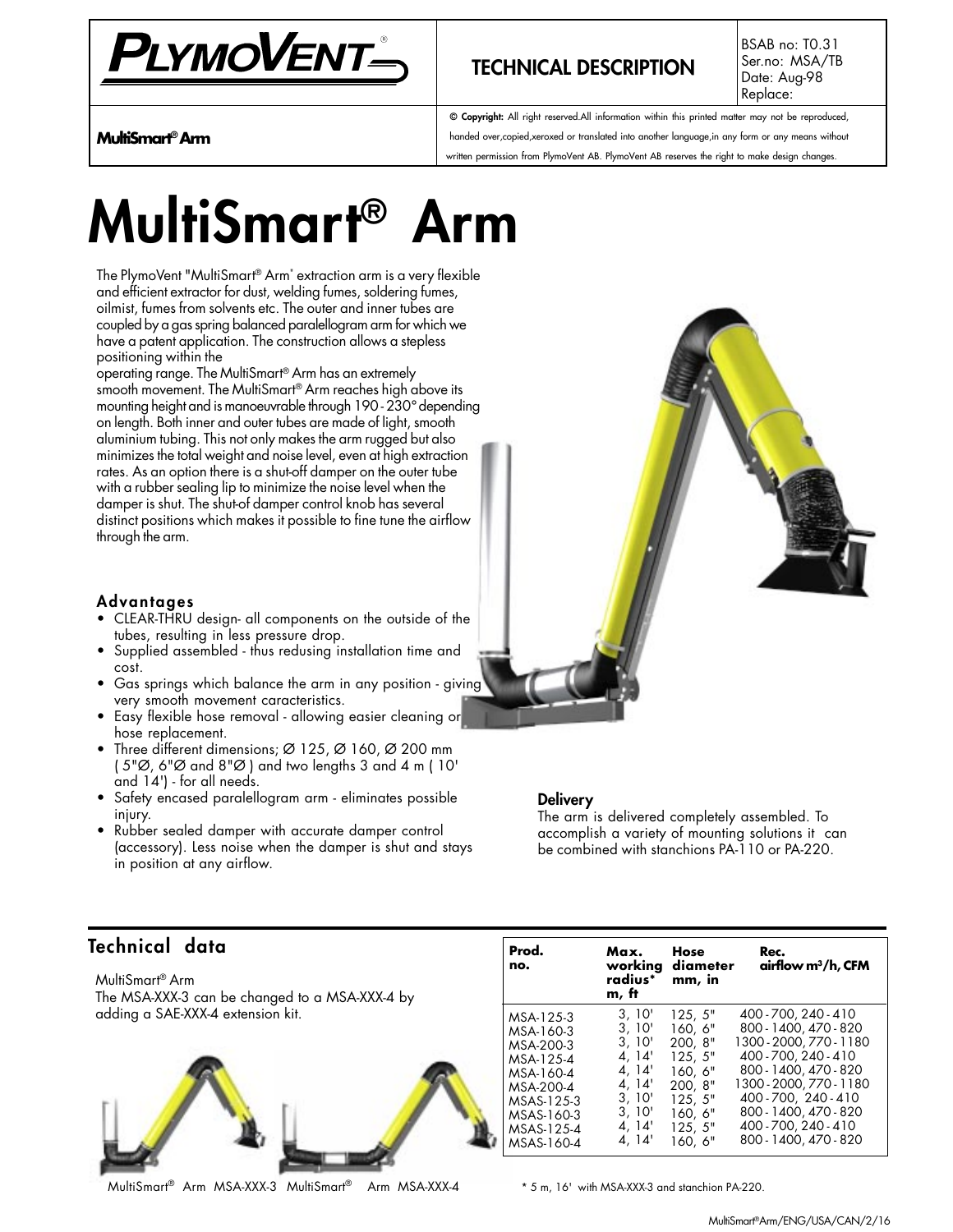### **Design and function**



- **A.**Flexible support that allows convertion of a MSA-XXX-3 to a MSA-XXX-4
- **B.** Ball-bearing link for the horizontal movements.
- **C.** Spring washers in all joints.
- **D.** Flame resistant hose made from PVC coated woven polyamide with internal steel spiral.
- **E.** Aluminium inner arm tube.
- **F.** Adjusting mechanism for gas spring tension.
- **G.** A patent pending paralellogram arm with gas springs for perfect balance and easy movement.
- H. Aluminium outer arm tube, with the ability to add a damper as an accessory.
- **I.** Hood, constructed from spun sheet metal, including safety mesh.

### **Mounting example MultiSmart® Arm**

**MultiSmart®Arm with stanchion PA-110 or PA-220**

**Handling**

**1** Hand grip for the hood/arm. **2** Easy-to reach external support mechanism.

**3** Switch for halogene lamp cartridge; see accessories HL-20/24-125, -160 or -200 depending on the arm diameter.

**4** Switch for manual start/stop of fan or damper; see accessories

**3**





#### **Hood operation**

The black, powder coated metal hood can be angled 65° to the side, 75° forwards and 120° backwards.









The MultiSmart® Arm can be mounted at a lower height without affecting the arms reach.

#### **Working radius MultiSmart® Arm**

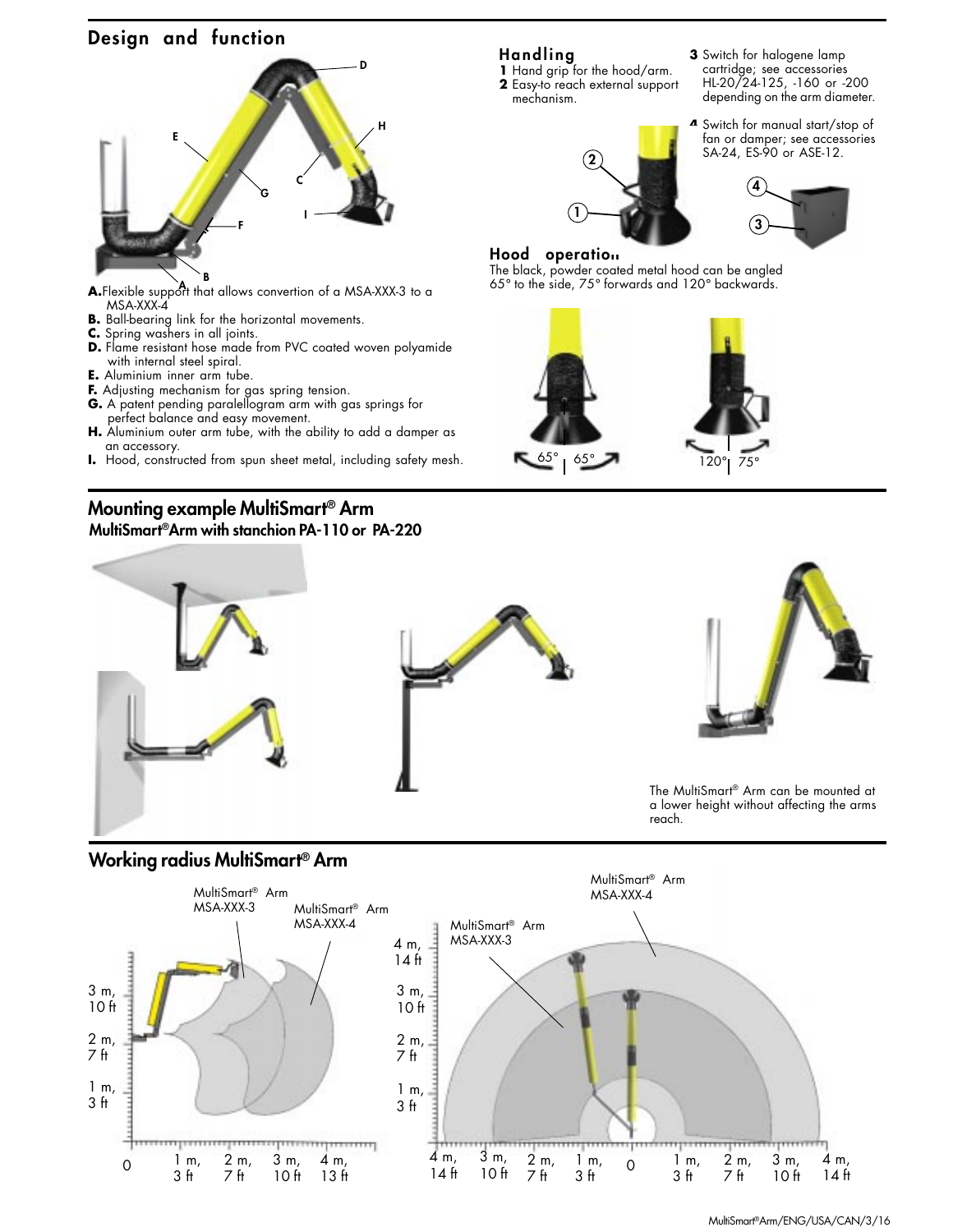The pressure loss charts below shows the average pressure loss through the MultiSmart®Arm

- The following aspects affect the pressure loss in the MultiSmart®Arm:
- **1.** The diameter of the arm; Ø 125(5"), Ø 160(6") and Ø 200 mm(8")
- **2.** The air volume sucked through the arm.
- **3.** Number of bends in the arm and the sharpness of the bends.



MultiSmart®Arm/ENG/USA/CAN/4/16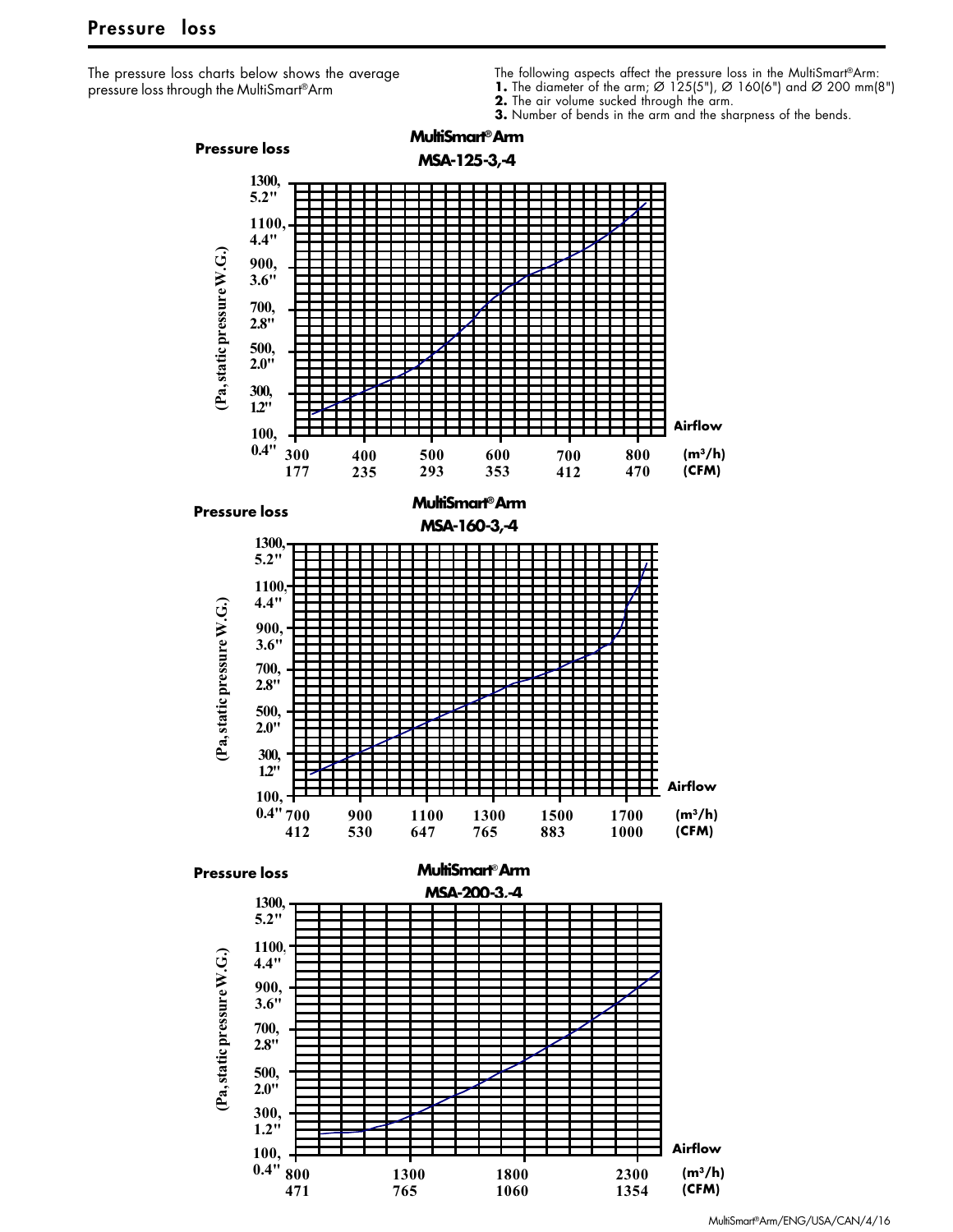#### **Alt. 1**



MultiSmart® Arm on a PA-220 connected

Central system: 3 x MultiSmart® Arm with one fan FS-4700. Recommended fan per no. of arms: FS-3000: 2-3 arms\* FS-4700: 3-4 arms\* FA-6000: 4-5 arms\*

\* Recommendation for Ø 160 mm, for other diameters contact PlymoVent.



an electrostatic filter EF-3000. Recommended filter per no. of arms: EF-2000: 1-2 arms.\* EF-3000: 1-3 arms.\* EF-5000: 2-5 arms.\*

\* Recommendation for Ø 160 mm and continuous use, for other diameters contact PlymoVent.

# **plate PA-110, 220 Dimensions for wallmount MSA-xxx-3 and MSA-xxx-4**



# **Dimensions for mounting**

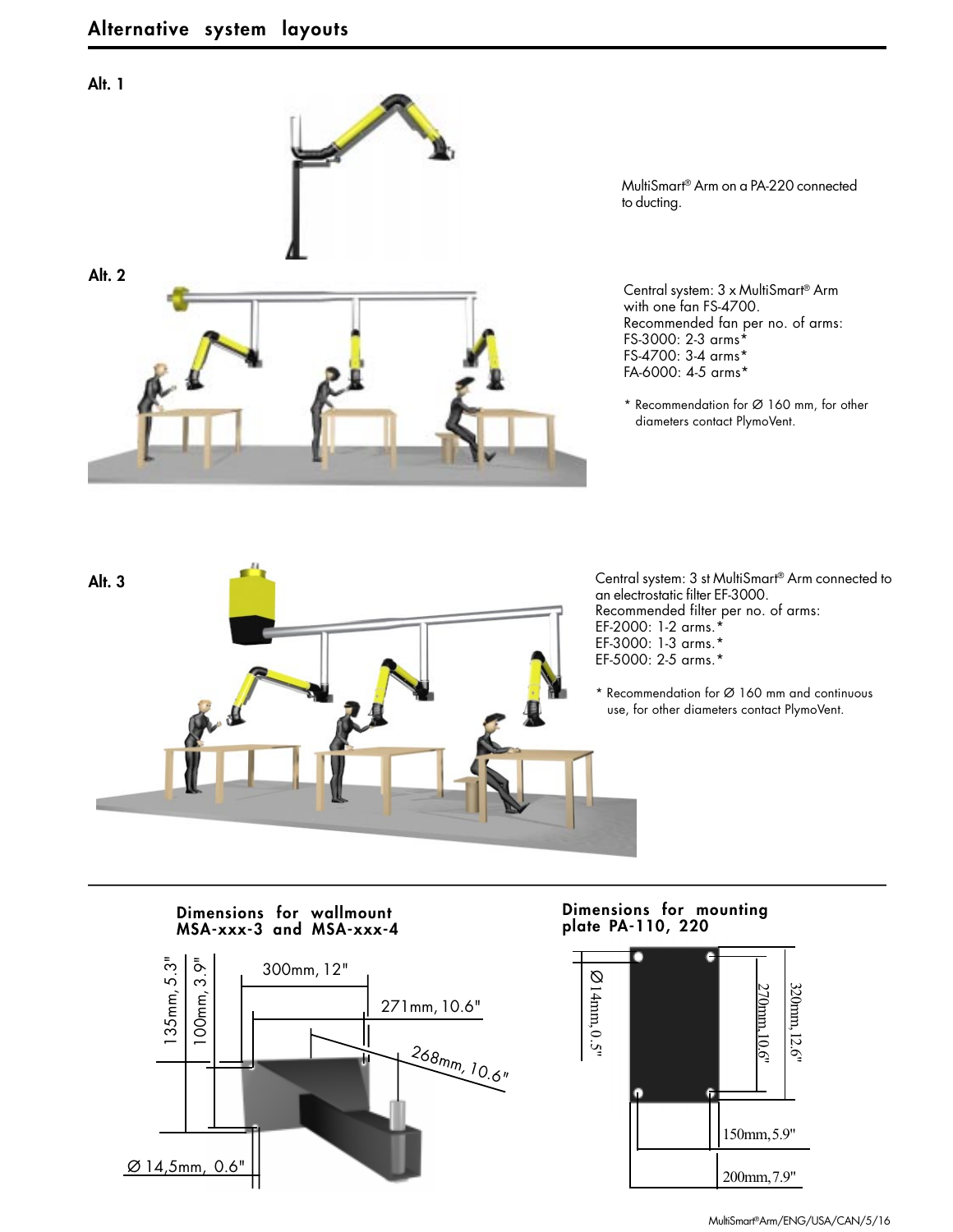# **Complementary products and accessories**

#### **Fans FS and FA**

Available in many sizes with free blowing air volumes from 1300 m3/h, 765 CFM to 6000 m3/h,3532 CFM. A unique anti-spark impeller made from aluminium gives maximum security.



**NOTE! ALL FANS MUST BE FITTED WITH RELEVANT MOTOR OVERLOAD PROTECTION (NOT INCLUDED).**

| Fan  | Airflow<br>Freeblowing<br>m <sup>3</sup> /h, CFM | Motor<br>kW V<br>(50Hz) |
|------|--------------------------------------------------|-------------------------|
| 1300 | 1300, 765                                        | 0,37 kW 3~400 V*        |
| 1301 | 1300, 765                                        | 0,37 kW 1~230 V*        |
| 1800 | 1800, 1059                                       | $0.55$ kW 3~400 V*      |
| 2100 | 2100, 1236                                       | $0.75$ kW 3~400 V*      |
| 2101 | 2100, 1236                                       | $0.75$ kW 1~230 V*      |
| 3000 | 3000, 1766                                       | 1.10 kW $3 - 400$ V*    |
| 4700 | 4700, 2766                                       | 2.20 kW $3 - 400$ V*    |
| 6000 | 6000, 3532                                       | 4.00 kW 3~400 V*        |
|      |                                                  |                         |

**\* Other voltages and frequences for motors are available.**

#### **Stanchion**



#### **Halogen lamp cartridge**

To be fitted in the hood. Consists of 20W/ 24 V halogen lap, switch assembly and 10 m, (33 ft) cable. Must be complemented with transformer TR-24 or Starter SA-24. **Prod. no HL-20/24-125 Prod. no HL-20/24-160 Prod. no HL-20/24-200**



**Transformer**

230 V\* – 24V/75 VA transformer for halogen lamp cartridge HL-20/24. **Prod. no TR-24/75 Other voltages are available** 

**\* Is not available in MSAS \* Not available in MSAS**



#### **Fully automatic damper**

Fully automatic motordriven damper for fitting to Ø 160 mm, 6" Ø duct. Adjustable overrun period between 7 sec. and 6 min., to capture after-fume. Inductive sensor with 5 m (16 ft) of cable is included as standard. Power supply: 1~ 230 V\*. Can be complemented with switch assembly (S-100) for manual control.



Phonokhor'.

Ē

E5-8

**Prod. no ASE-12**

#### **Other voltages are available**

#### **Energy Saver**

For automatic start/stop of fan. Adjustable overrun period of between 7 sec. to 6 min. Incl. inductive sensor with 5 m, (16 ft) cable. Built-in contactor must be fitted with relevant fan-motor overload (not included). Power supply: 3~¨230/400 V\*. **Prod. no ES-90-005** incl. 75 VA/24 V transformer for hood light. **Prod. no ES-90-006** incl. 75 VA/24 V

transformer. For two arms with lights.



#### **SmartArm Extention kit**

Contains all neccesseary items to convert a 3 meter, (10 ft) arm to a 4 meter, (14 ft) arm.

**Prod. no SAE-125-4 Prod. no SAE-160-4 Prod. no SAE-200-4**



#### **Damper kit**

Contains all necceseary items to install a ratchet damper for fine tuning the airflow through the arm.

#### **Prod. no D-125 Prod. no D-160**

**Prod. no D-200**<br>\* Is not available in MSAS

#### **Switch assembly**

Switch assembly with 10 m(10 ft) cable for manual operation from the hood of fan and light. Also supplied as standard as part of ES-90 and ASE-12. Inkl.

**Prod. no S-100**



#### **Control unit**

For automatic start/stop of a central fan in a system with several extractors. To be used in conjuction with the Energy Saver or Automatic Damper. Power supply: 3~ 230/400 V\*. **Prod. no M-1000**



**\* Other voltages are available**

#### **Starter**

For manual start/stop of the fan via a switch in the hood. Complete with switch assembly and 10 m, (33 ft) cable. Built-in contactor must be fitted with relevant fan motor overload (not included). Power supply: 3~ 230/400 V\*.



**Prod. no SA-24/75** incl. 75 VA/24 V transformer for halogene lamp on one workstation. **Prod. no SA-24/75-2** incl. 75 VA/24 V transformer for two halogene lamps on two workstations.

**Other voltages are available**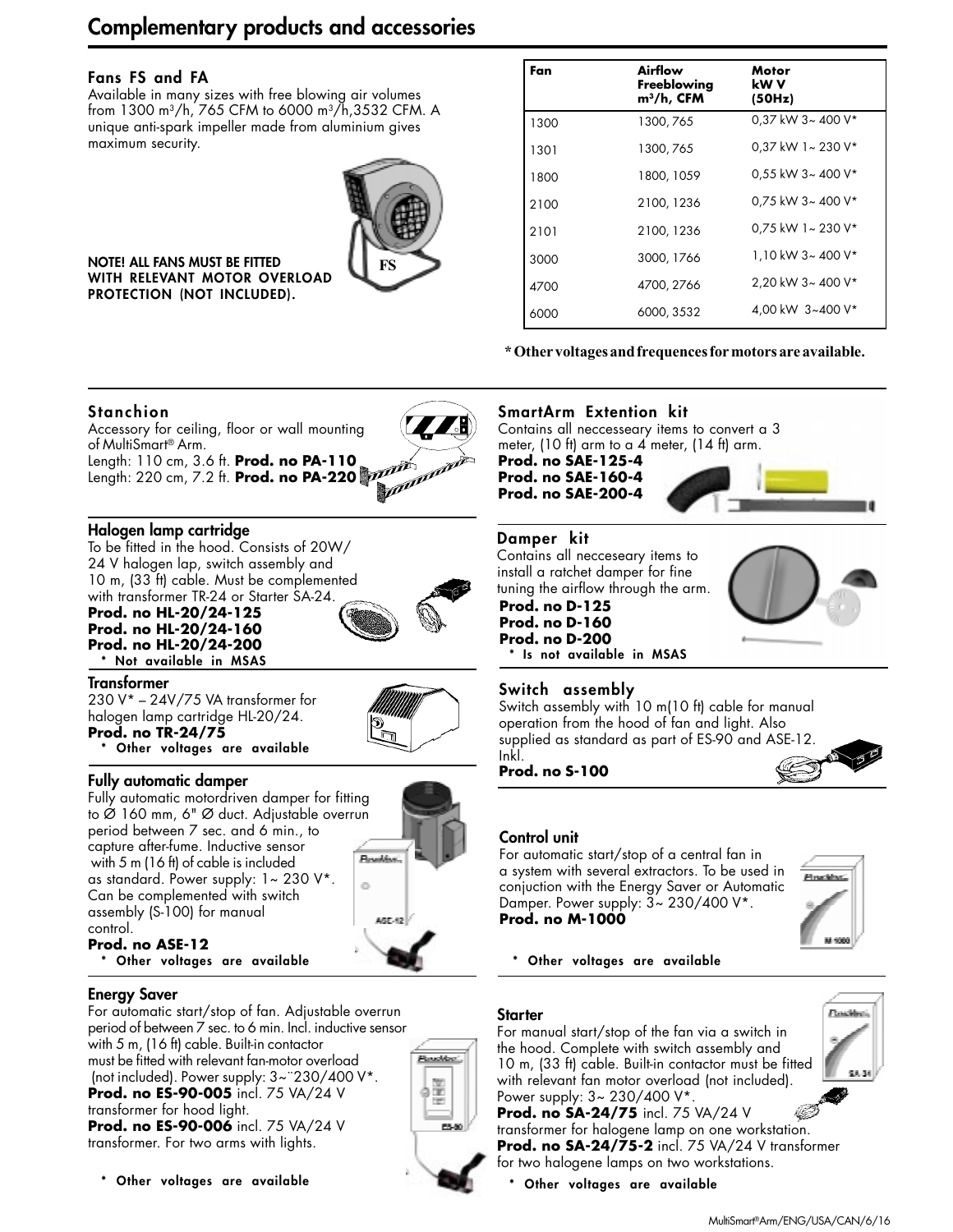

# **MOUNTING INSTRUCTION**

BSAB no: T0.31 Ser.no: MSA/MA Date: May-00 Replace:Aug-98

**MultiSmart® Arm**

**© Copyright:** All right reserved.All information within this printed matter may not be reproduced, handed over,copied,xeroxed or translated into another language,in any form or any means without written permission from PlymoVent AB. PlymoVent AB reserves the right to make design changes.



| Pos. no. | <b>DESCRIPTION</b>                          |
|----------|---------------------------------------------|
| A        | Hood with handle and bracket                |
| B        | Hose, connecting hood and outer arm tube    |
| C        | Outer arm tube with damper mounting ability |
| D        | Hose clamps                                 |
| E        | Hose connecting inner and outer arm tube    |
| F.       | Paralellogram chassie                       |
| G        | Inner arm tube                              |
| н        | Hose for connecting arm to ducting or fan   |
|          | Wall bracket                                |

# **Mounting instruction**

**1.** Decide where to position the wall bracket using the pictures on the next side. These show the operating range of the MultiSmart® Arm.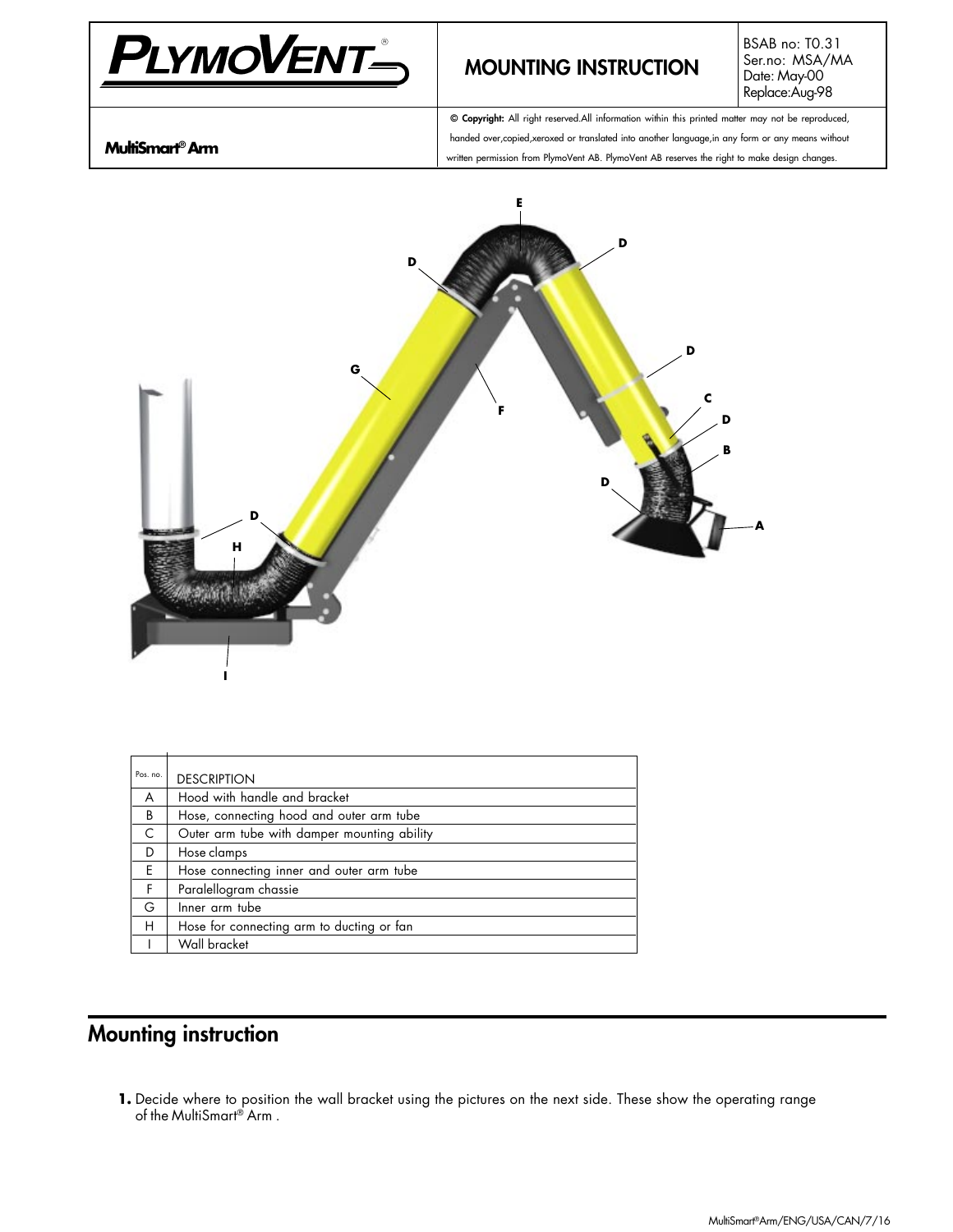

The MultiSmartArm's operating range from a side view. The picture shows the wall bracket mounted on the highest recommended height (2,2 m). The lowest recommended height is 1,1 m. All height measures refers to the wall bracket's upper side.

**2.** Fit the wall bracket(A) directly against the wall or on a stanchion PA-110 or PA-220. If the bracket is fitted directly to the wall, make sure that the structure of the wall is strong enough.



The MultiSmartArm's operating range from a top view. The wall bracket is to be placed in such a way that the place of work is within the shaded area.



- **3.** If you have purchased a MSA-XXX-3 you can skip to step no.5. If you have purchased a MSA-XXX-4 or a SAE-XXX-4 please continue to following the step by step instructions.
- **4.** Place the endcap(**D**) at the end of the extension piece(**B**). Remove the axle, washers and nut(**C1**) from the wall bracket(**A**) , and remount those parts in the same order on the extention piece(**C2**). The small L-shaped "tube keepers"(**E**) and the longer part of the axle should face up. Attach the extention piece to the wall bracket with the supplied nut and bolt (**F**), placing one of the fiber washers(**G**) on each side of the wall bracket.

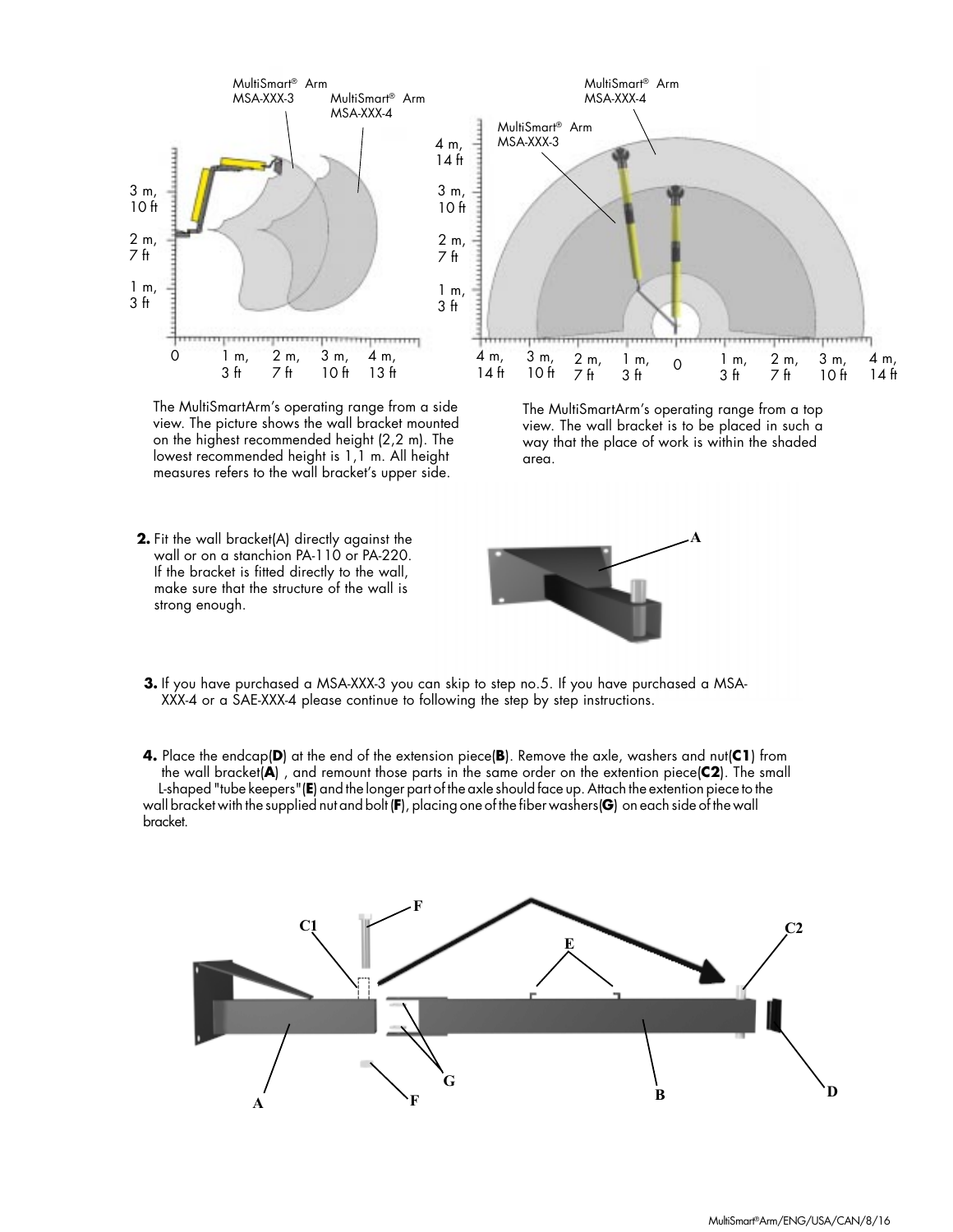- **5.** Place the arm on the axle. Place the tube(**A**), supplied with the extention kit on the tube-holders. Attach the hose from the arm(**B**) and the hose for connecting the arm to a duct/fan(**C**) with hose clamps. The clamps should go underneath the tubeholders thus keeping both tube and hose in place. If you have a MSA -XXX-3 you just put the arm on the axle.
- **6.** Connect the arm to the ducting(**D**) and adjust the friction in the outer joint(**E**), by turning the allen screw. Adjust inner joint(**f**) by means of tightening /loosening the bolt, to a suitable level of friction. **You are now ready to put the arm into service. <sup>A</sup> <sup>B</sup> D F E C**
- **7.** If you have purchased a damper kit D-XXX and wish to install it, please continue to follow the steps below. If you have purchased a halogen lamp cartridge HL-20/24-XXX and want to install it you can go to step no.11
- **8.** Remove the stickers covering the mounting holes(**A**) for the damper and the hose between the hood and the outer tube(B) and mount the "ratchet"(**C**) to the top of the tube using the supplied pop-rivet(**D**).



**9.** Place damper blade(**A**) inside outer tube(**B**) Put the ball cassette inside the hole in the pointy part of the damper turning knob(**D**) and insert the damper shaft(**C**) from the top side of the tube thru the damper blade, you may have to tapp it in place with a hammer. Align the knob with the damper blade in sutch a way that knob is pointing along the tube when the damper is fully open (**E**) secure damper blade to the shaft with the supplied "grabber screw". Correct position of the turning knob is when there are approximately 1mm, 0.04" between the damper ratchet and knob. Assemble in order the ponge rubber washer, spring vasher and star-lock vasher at the damper shaft.



**10.** Reattach the hose between hood and outer tube. **You have now completed the installation of the damper kit.**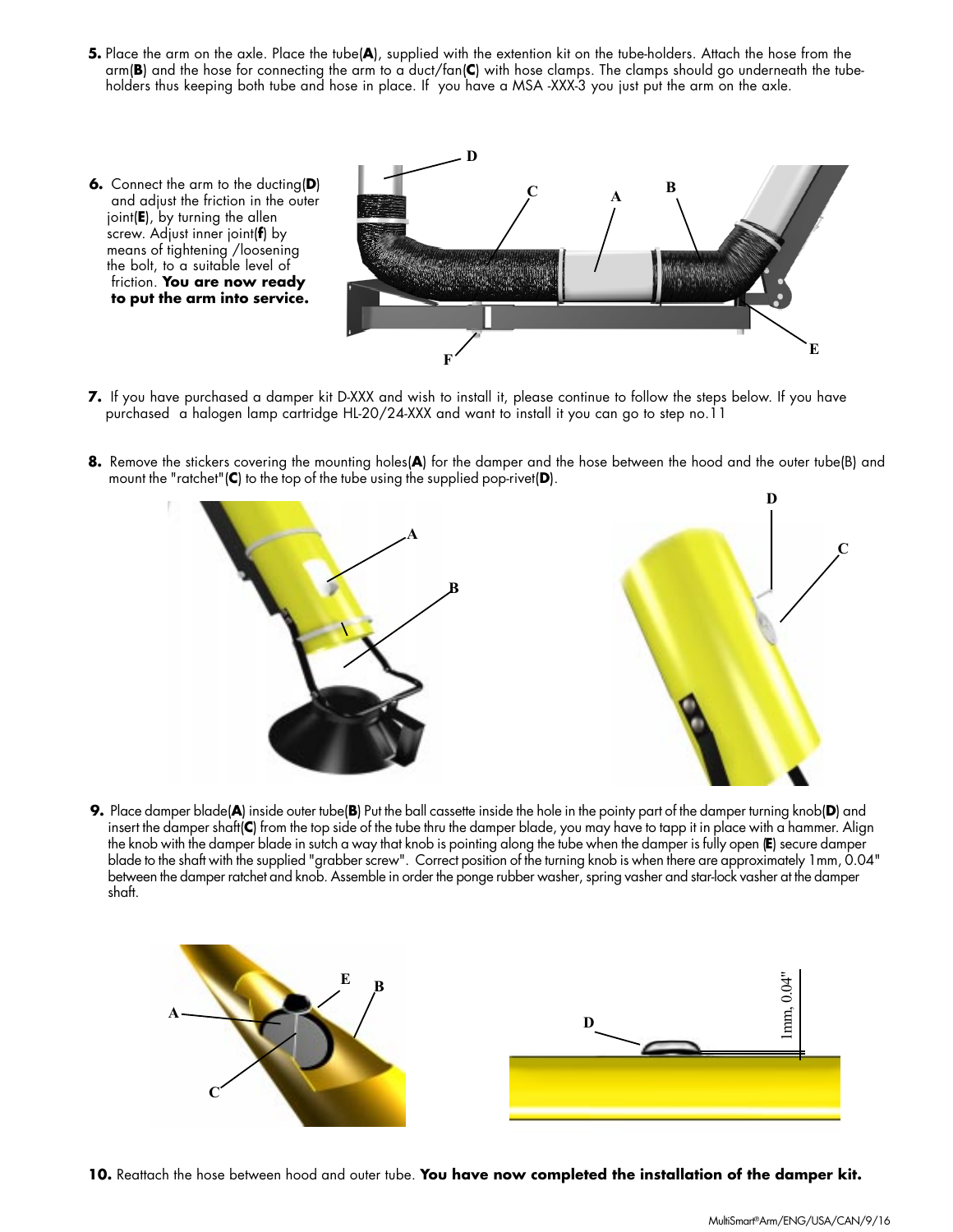- **11.** If you have purchased a halogen lamp cartridge (HL-20/24-XXX), please continue to follow the step by step instructions.
- **12.** Remove the mesh(**A**) from inside of the hood. The most efficient way to do this is to grab the mesh with a set of pliers and pull it straight out. Also remove the sticker covering the accessory holes on the hood(**B**).



**13.** Screw the switch assembly(**A**) to the hood with the supplied nut and bolt(**B**). Push the plug that is attached to the lamp cartridge(**C**), from the inside of the hood through the rectangular hole.Fit light cartridge(**D**) inside of hood. Connect the plug from the switch assembly to the plug from the light cartridge. Excess of cable between switch assembly and light cartridge can be stuffed back into the switch assembly housing.



14. Secure the power supply cable to the arm using two of the supplied plastic fasteners(**A**). While doing this make sure that the length of cable between the tube and hood(**B**) is long enough not to obstruct the movement of the hood. Attach the rest of the cable to the arm with the remaining plastic fasteners and the self adhesive anchors . **You have now completed the installation of the halogen lamp kit.**

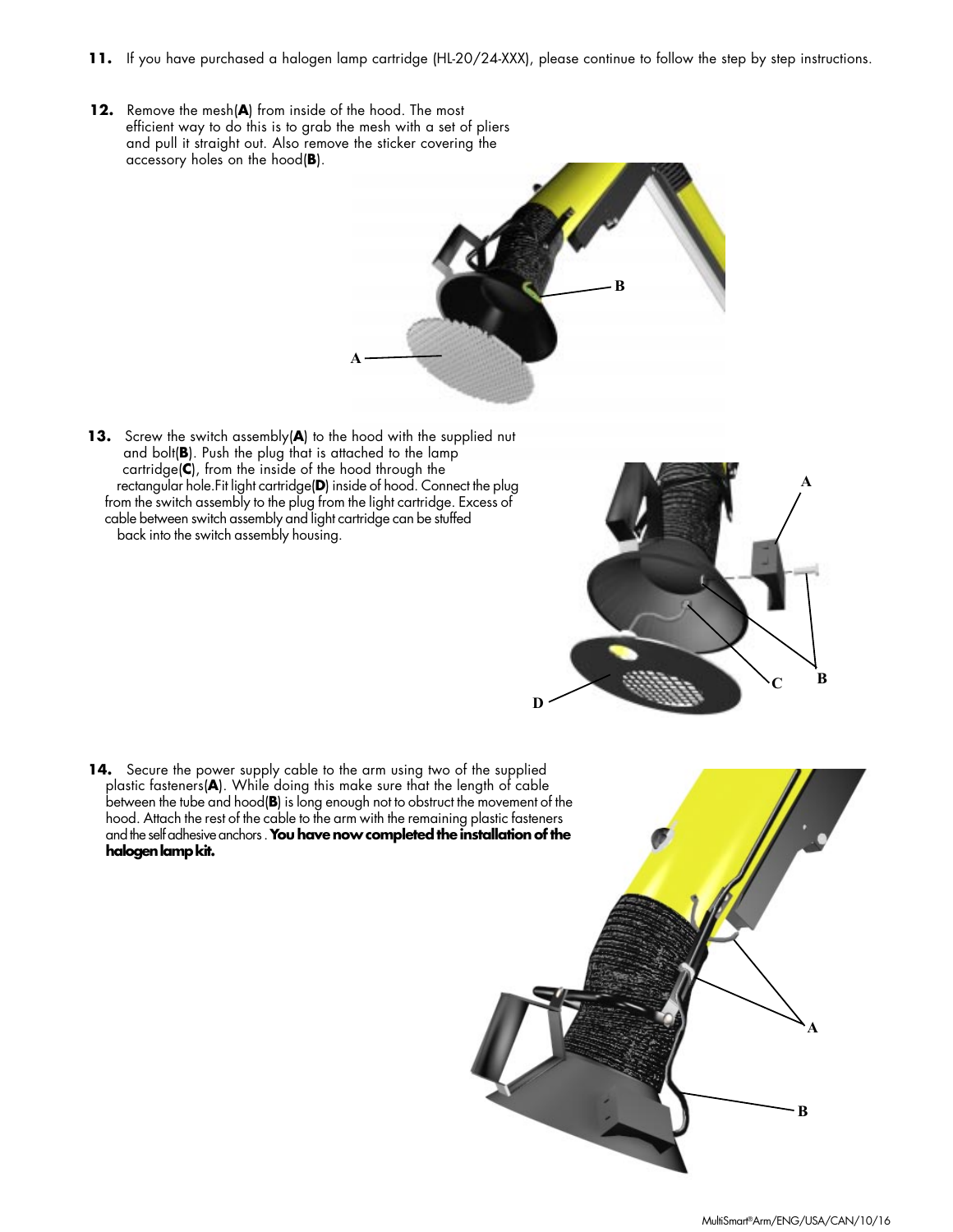

# **MAINTENANCE INSTRUCTION**

BSAB no: T0.31 Ser. no: MSA/DS Date: Aug-98 Replace:

**MultiSmart® Arm**

**© Copyright:** All right reserved.All information within this printed matter may not be reproduced, handed over,copied,xeroxed or translated into another language,in any form or any means without written permission from PlymoVent AB. PlymoVent AB reserves the right to make design changes.



#### **A. If the inner arm seems to be too weak or too strong:**

- 1. Check that the arm is correctly assembled on the outer part of the wall bracket according to the description on the next page. Also check that the wall bracket is level.
- 2. Check and adjust the friction joints marked **A** on the figure. The moment in the friction joints is "right" when the elastic washers below screw and nut have just been drawn flat.
- 3. If the inner arm after the adjustments above still feels weak adjust the prestressing of the gas spring. Procedure according to picture.

#### **B. If the outer arm will not stay in the required position:**

- 1. Check that the arm is correctly assembled on the outer part of the wall bracket according to the description on the next page. Also check that the wall bracket is level.
- 2. Check and adjust the friction joints marked **B** on the figure. The moment in the friction joints is "right" when the elastic washers below screw and nut have just been drawn flat.

#### **C. If the hood will not stay in the required position:**

1. Adjust the friction(see picture) until the hood will stay in the exact position.



#### **Procedure for increasing the spring power of the inner arm:**

- **1.** Loosen the nut (**1** in figure) 1/2 turn, no more and no less.
- **2.** Tighten screw (**2** in figure) until required spring power is achieved. Springpower will increase when the distance between the angle sheets(3) decreases.
- **3.** Tighten the nut(**1** in figure) again.
- **4.** Tighten screw(**2**) 1/8 turn to secure it.

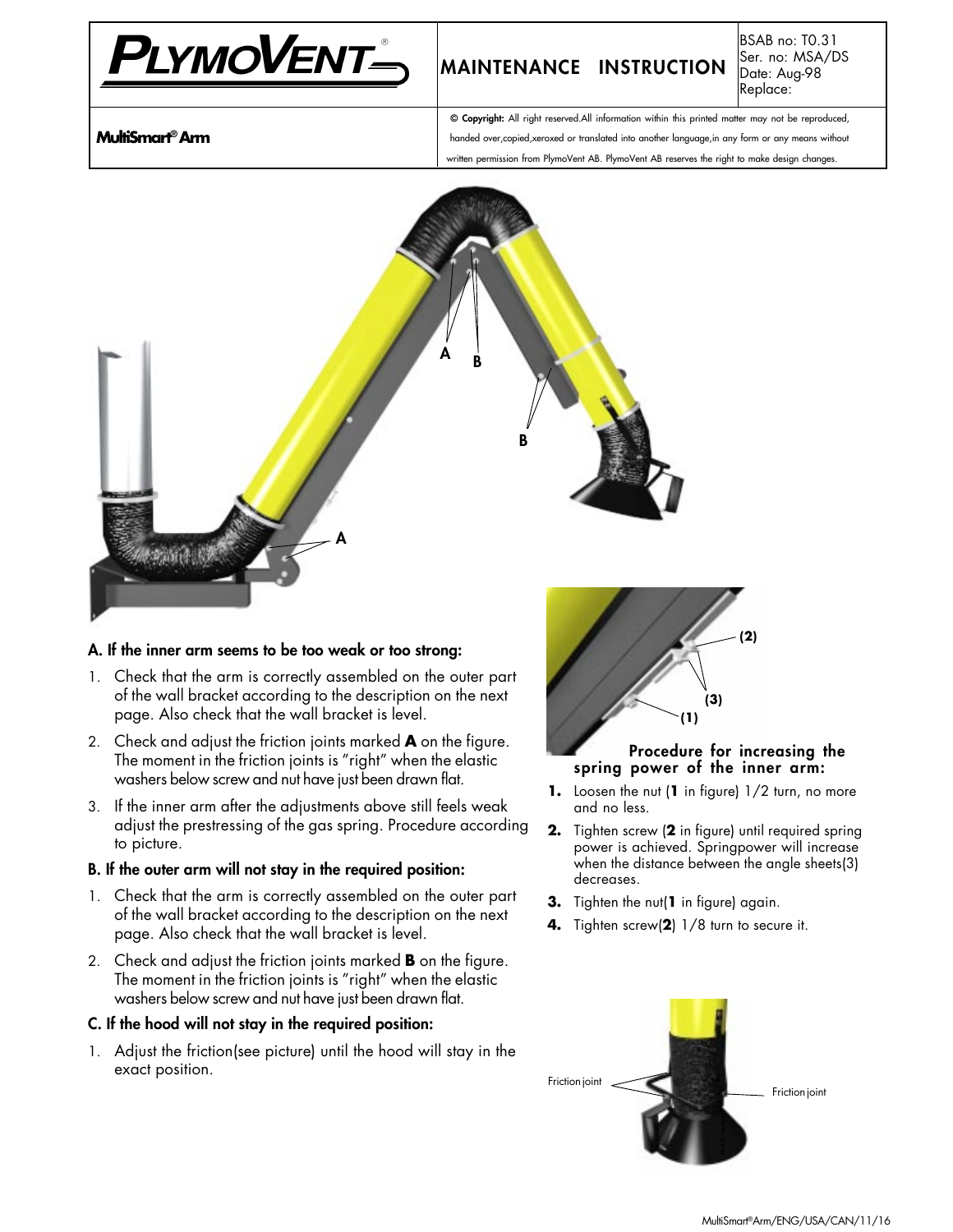The relationship between the outer part of wall bracket and the attachment plates for the arm is correct when the three "holes of sight" fits exactly linedup (centre) with the "banana formed" hole in outer part of the wallmount. This is very important for the characteristic of the arm's movement! If the arm is mounted high this joint can be adjusted forward, if it is mounted low do the opposite. Note! before adjusting contact PlymoVent technical support

.

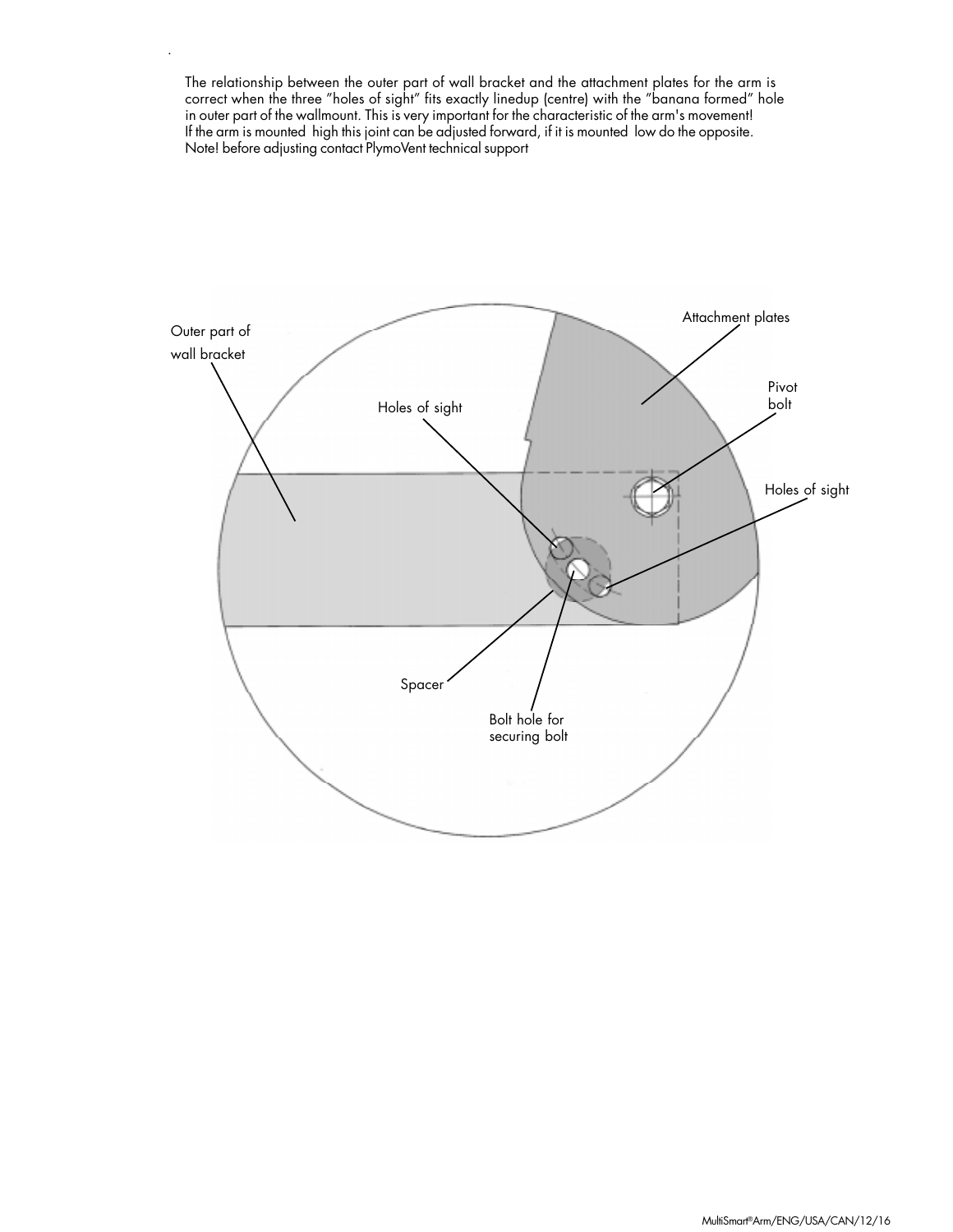

## **SPARE PART DRAWING**

BSAB no: T0.31 Ser.no: MSA/RR Date: May-00 Replace: Aug-98

**MultiSmart® Arm**

**© Copyright:** All right reserved.All information within this printed matter may not be reproduced, handed over,copied,xeroxed or translated into another language,in any form or any means without written permission from PlymoVent AB. PlymoVent AB reserves the right to make design changes.



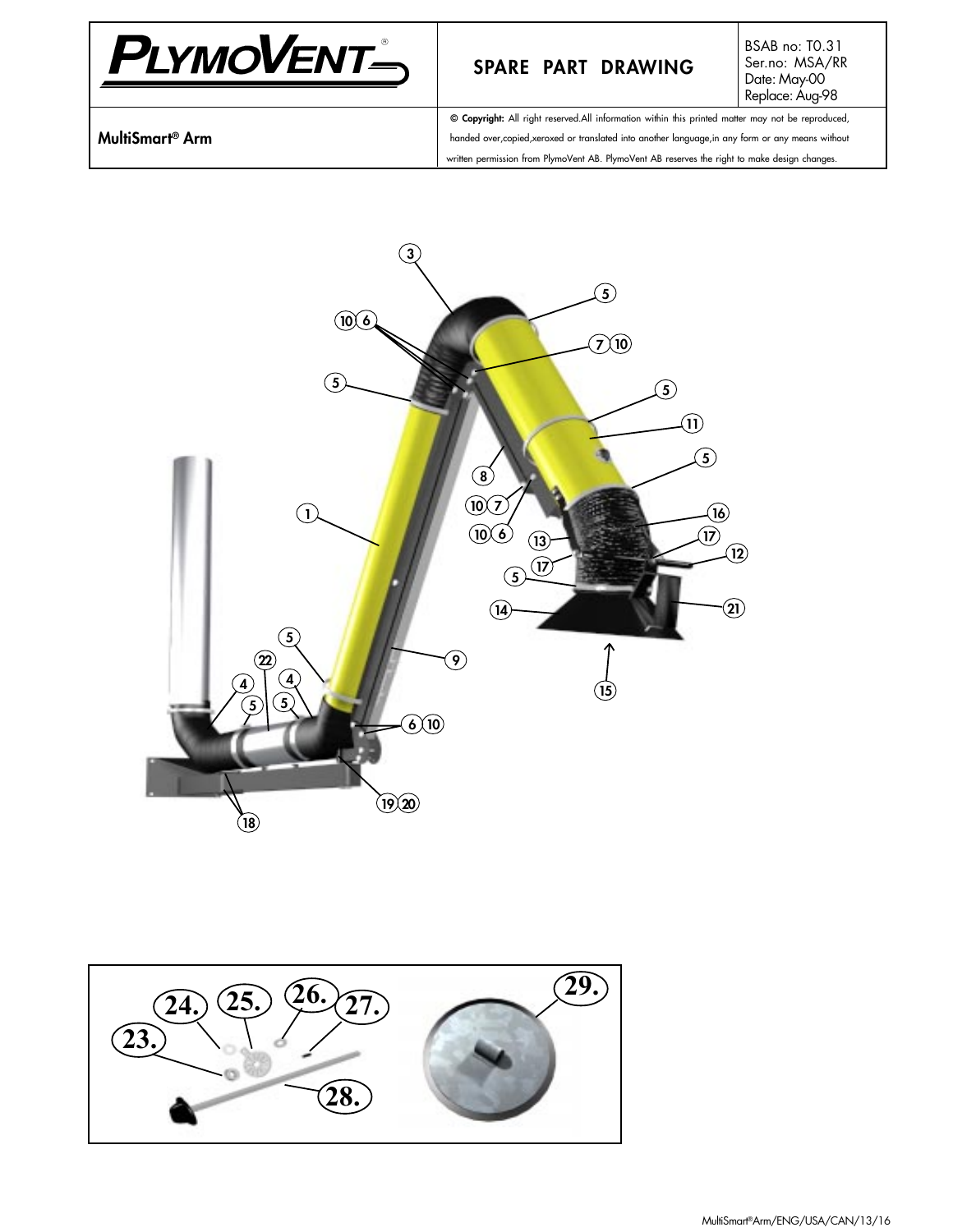

# **SPARE PARTS LIST** Ser. No: MSA / RR

**© Copyright:** All right reserved. All information within this printed matter may not be reproduced, **MultiSmart<sup>®</sup> Arm MSA-125,-160,-200** handed over, copied, xeroxed or translated into another language, in any form or any means withou written permission from PlymoVent AB. PlymoVent AB reserves the right to make design changes

|              | <b>Produkt No:</b>                                 | <b>Decription</b>           |
|--------------|----------------------------------------------------|-----------------------------|
| A            | I All models                                       | All models of MultiSmartArm |
| B            | MSA -125-3*                                        | Multi Smart Arm 125         |
| $\mathsf{C}$ | IMSA -160-3*                                       | IMulti Smart Arm 160        |
| D            | MSA -200-3*                                        | IMulti Smart Arm 200        |
| E.           | <b>SAE-125-4</b>                                   | Smart Arm Extension 125     |
| F.           | <b>SAE-160-4</b>                                   | Smart Arm Extension 160     |
| G            | ISAE-200-4                                         | Smart Arm Extension 200     |
|              | $*$ NLL. A NIOA $$ 4 $*$ NIOA $$ Only $*$ OAF $$ 4 |                             |

Note: A MSA -xxx-4 is a MSA-xxx-3 plus a SAE-xxx-4

**Abreviations** 

 $X =$  Order as requiered, state requiered length.

| <b>Pos</b>     | Art. No:   | A              | $\mathbf{B}$    |              | $C$ $D$ $E$     |                | E              |   | G   Description              | <b>Note</b> |
|----------------|------------|----------------|-----------------|--------------|-----------------|----------------|----------------|---|------------------------------|-------------|
| $\mathbf 1$    | 526 178    |                | $\mathbf{1}$    |              |                 |                |                |   | Inner tube $\varnothing$ 125 |             |
|                | 526 194    |                |                 | 1            |                 |                |                |   | Inner tube Ø 160             |             |
|                | 526 210    |                |                 |              | $\overline{1}$  |                |                |   | Inner tube $Ø$ 200           |             |
| $\overline{3}$ | 988 113    |                | $\mathbf{1}$    |              |                 |                |                |   | Hose vmp D-127 L=750         |             |
|                | 989 012    |                |                 | 1            |                 |                |                |   | Hose vmp D-161 L=750         |             |
|                | 999 581    |                |                 |              | $\overline{1}$  |                |                |   | Hose vmp D-205 L=900         |             |
| 4              | 988 121    |                | $\mathbf{1}$    |              |                 | $\mathbf{1}$   |                |   | Hose vmp D-127 L=1200        |             |
|                | 989 020    |                |                 | $\mathbf{1}$ |                 |                | 1              |   | Hose vmp D-161 L=1200        |             |
|                | 999 599    |                |                 |              | $\mathbf{1}$    |                |                |   | Hose vmp D-205 L=1200        |             |
| 5              | 961 656    |                | $6\overline{6}$ |              |                 | $\overline{2}$ |                |   | Hose clamp SMS-138 black     |             |
|                | 961 466    |                |                 | 6            |                 |                | $\overline{2}$ |   | Hose clamp SMS-161 black     |             |
|                | 961 664    |                |                 |              | $6\overline{6}$ |                |                | 2 | Hose clamp SMS-205 black     |             |
| 6              | 526 285    | #              |                 |              |                 |                |                |   | Bushing Ø26*2,5              |             |
| 7              | 526 293    | 4              |                 |              |                 |                |                |   | Bushing Ø26*5                |             |
| 8              | 969 287    |                | 1               | $\mathbf{1}$ |                 |                |                |   | Gas-spring 450 N             |             |
|                | 969 295    |                |                 |              | $\mathbf{1}$    |                |                |   | Gas-spring 680 N             |             |
| 9              | 969 303    |                | 1               | 1            |                 |                |                |   | Gas-spring 1200 N            |             |
|                | 969 311    |                |                 |              | $\overline{1}$  |                |                |   | Gas-spring 1400 N            |             |
| 10             | 968 487    | #              |                 |              |                 |                |                |   | Cup-spring                   |             |
| 11             | 526 160    |                | 1               |              |                 |                |                |   | Outer tube Ø125              |             |
|                | 526 186    |                |                 | 1            |                 |                |                |   | Outer tube Ø160              |             |
|                | $526\ 202$ |                |                 |              | $\mathbf{1}$    |                |                |   | Outer tube Ø200              |             |
| 12             | 526 517    |                | 1               |              |                 |                |                |   | U-tube Ø125                  |             |
|                | 526 525    |                |                 | 1            |                 |                |                |   | U-tube Ø160                  |             |
|                | 526 533    |                |                 |              | $\mathbf{1}$    |                |                |   | U-tube Ø200                  |             |
| 13             | 526 509    | $\overline{2}$ |                 |              |                 |                |                |   | U-tube attachment            |             |
| 14             | 526 368,1  |                | $\mathbf{1}$    |              |                 |                |                |   | Hood Ø125                    |             |
|                | 526 376,1  |                |                 | 1            |                 |                |                |   | Hood Ø160                    |             |
|                | 526 418,1  |                |                 |              | $\overline{1}$  |                |                |   | Hood Ø200                    |             |

When ordering spare parts please quote:

•Product No. (see label) • Batch No • Description • Part No • Quantity

For example:

MSA-125, 00040, Handle, 526574, 1 pc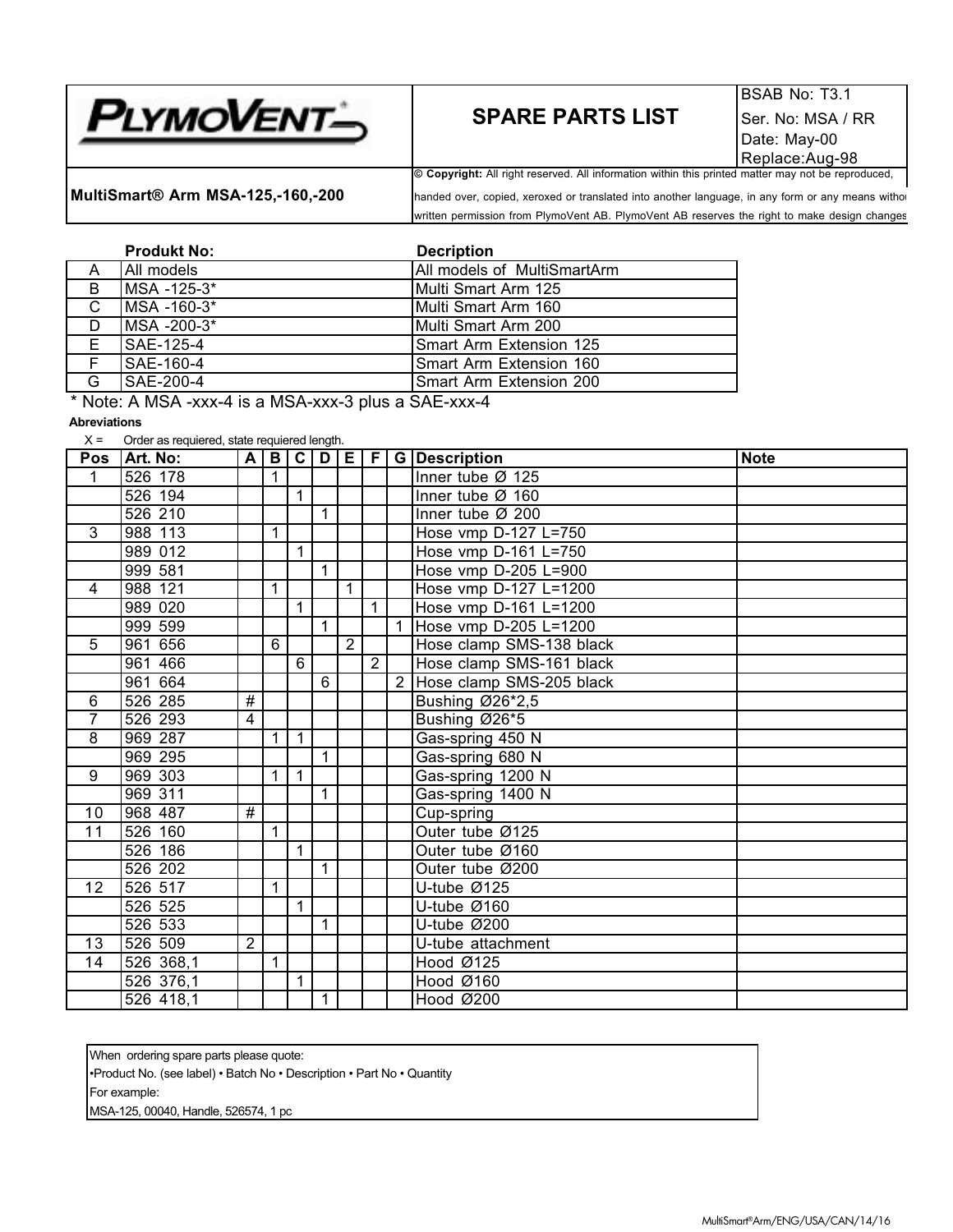# **SPARE PARTS LIST** Ser. No: MSA / RR

**MultiSmart® Arm MSA-125,-160,-200** handed over, copied, xeroxed or translated into another language, in any form or any means withou written permission from PlymoVent AB. PlymoVent AB reserves the right to make design changes

|    | <b>Produkt No:</b>                    | <b>Decription</b>           |
|----|---------------------------------------|-----------------------------|
| A  | All models                            | All models of MultiSmartArm |
| B  | MSA -125-3*                           | Multi Smart Arm 125         |
| C  | MSA -160-3*                           | Multi Smart Arm 160         |
| D  | IMSA -200-3*                          | Multi Smart Arm 200         |
| Е  | SAE-125-4                             | Smart Arm Extension 125     |
| F. | SAE-160-4                             | Smart Arm Extension 160     |
| G  | SAE-200-4                             | Smart Arm Extension 200     |
|    | .<br>. .<br>$\cdots$<br>$\sim$ $\sim$ | $\sim$ $\sim$ $\sim$ $\sim$ |

Note: A MSA -xxx-4 is a MSA-xxx-3 plus a SAE-xxx-4

#### **Abreviations**

 $X =$  Order as requiered, state requiered length.

| 15              | 526 400   |                         | 1 |   |              |                |                |                | Mesh Ø 265                   |  |
|-----------------|-----------|-------------------------|---|---|--------------|----------------|----------------|----------------|------------------------------|--|
|                 | 506 808   |                         |   | 1 |              |                |                |                | Mesh Ø 300                   |  |
|                 | 526 459   |                         |   |   | $\mathbf{1}$ |                |                |                | Mesh Ø 340                   |  |
| 16              | 988 105   |                         | 1 |   |              |                |                |                | Hose VMP D 127 L=450         |  |
|                 | 988 998   |                         |   | 1 |              |                |                |                | Hose VMP D 161 L=450         |  |
|                 | 999 573   |                         |   |   | $\mathbf{1}$ |                |                |                | Hose VMP D 205 L=450         |  |
| 17              | 968 974   | 3                       |   |   |              |                |                |                | Friction washer 25*6,2*2     |  |
| 18              | 969 048   |                         |   |   |              | $\overline{2}$ | $\overline{2}$ | $\overline{2}$ | Brake lining 40*20*3         |  |
| 19              | 963 009   | $\overline{2}$          |   |   |              |                |                |                | <b>Ballbearing</b>           |  |
| 20              | 503 946   |                         |   |   |              |                |                |                | Brake bushing                |  |
| 21              | 526 574   | 1                       |   |   |              |                |                |                | Handle                       |  |
| 22              | 979 161,1 |                         |   |   |              |                |                |                | Ø 125 Tube L=300             |  |
|                 | 979 229,1 |                         |   |   |              |                | 1              |                | Ø 160 Tube L=300             |  |
|                 | 979 567,1 |                         |   |   |              |                |                |                | Ø 200 Tube L=300             |  |
| 23              | 970 939   | 1                       |   |   |              |                |                |                | Ponge rubber washer          |  |
| 24              | 955 005   | 1                       |   |   |              |                |                |                | Star lock washer             |  |
| 25              | 531 202   |                         |   |   |              |                |                |                | Ratchet                      |  |
| 26              | 968 479   | 1                       |   |   |              |                |                |                | Spring washer                |  |
| 27              | 961 144   | $\overline{\mathsf{x}}$ |   |   |              |                |                |                | <b>Ball cassette</b>         |  |
| $\overline{28}$ | 531970-Z  |                         | 1 |   |              |                |                |                | Damper axle with knob (Ø125) |  |
|                 | 531988-Z  |                         |   | 1 |              |                |                |                | Damper axle with knob (Ø160) |  |
|                 | 531996-Z  |                         |   |   | $\mathbf 1$  |                |                |                | Damper axle with knob (Ø200) |  |
| 29              | 531 863   |                         | 1 |   |              |                |                |                | Damper blade Ø125            |  |
|                 | 531 871   |                         |   | 1 |              |                |                |                | Damper blade Ø160            |  |
|                 | 531 889   |                         |   |   | 1            |                |                |                | Damper blade Ø200            |  |
|                 |           |                         |   |   |              |                |                |                |                              |  |

When ordering spare parts please quote:

•Product No. (see label) • Batch No • Description • Part No • Quantity For example:

MSA-125, 00040, Handle, 526574, 1 pc